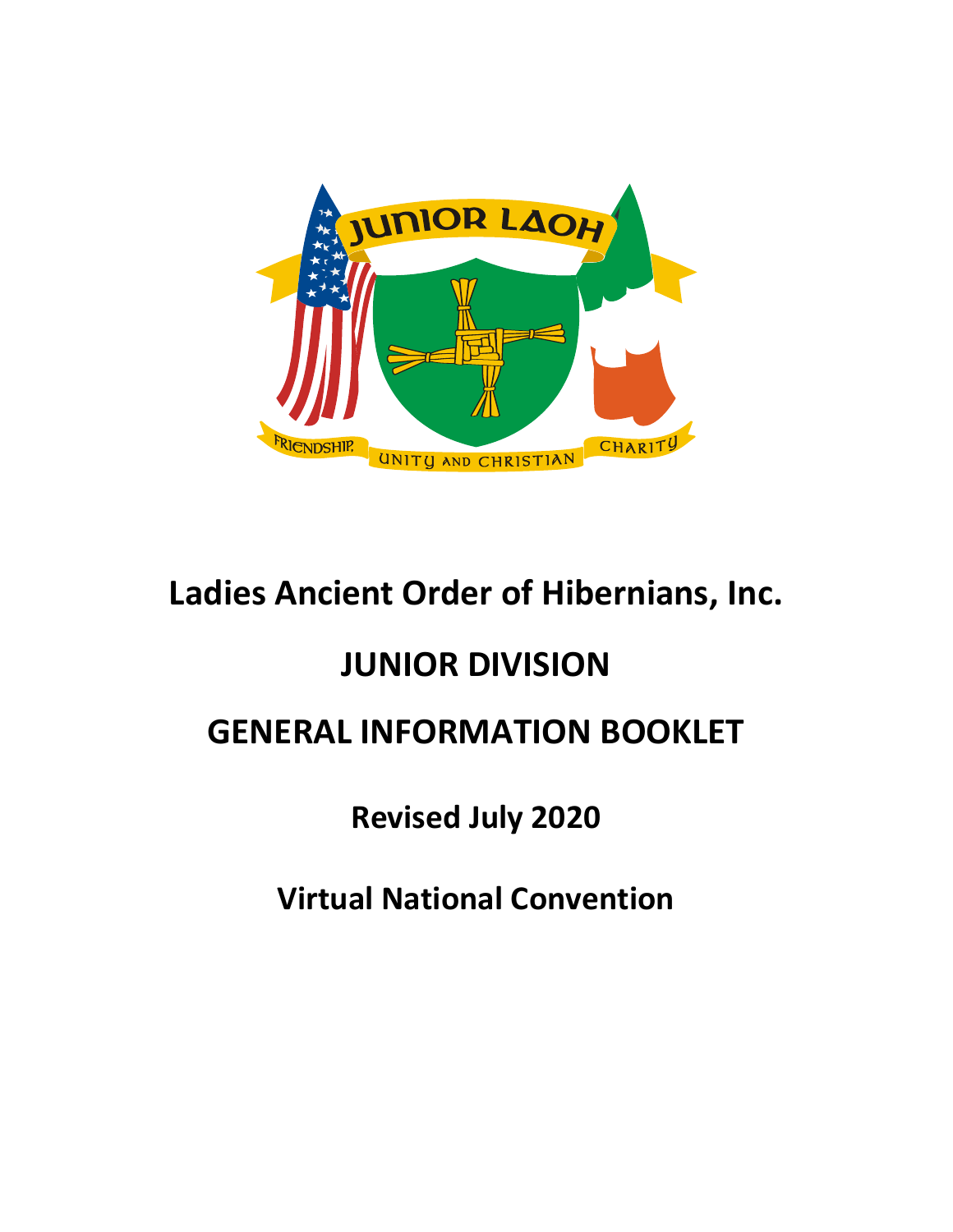

# **Junior Handbook Table of Contents**

| Content<br>Page |  |
|-----------------|--|
|                 |  |
|                 |  |
|                 |  |
|                 |  |
|                 |  |
|                 |  |
|                 |  |
|                 |  |
|                 |  |
|                 |  |
|                 |  |
|                 |  |
|                 |  |
|                 |  |
|                 |  |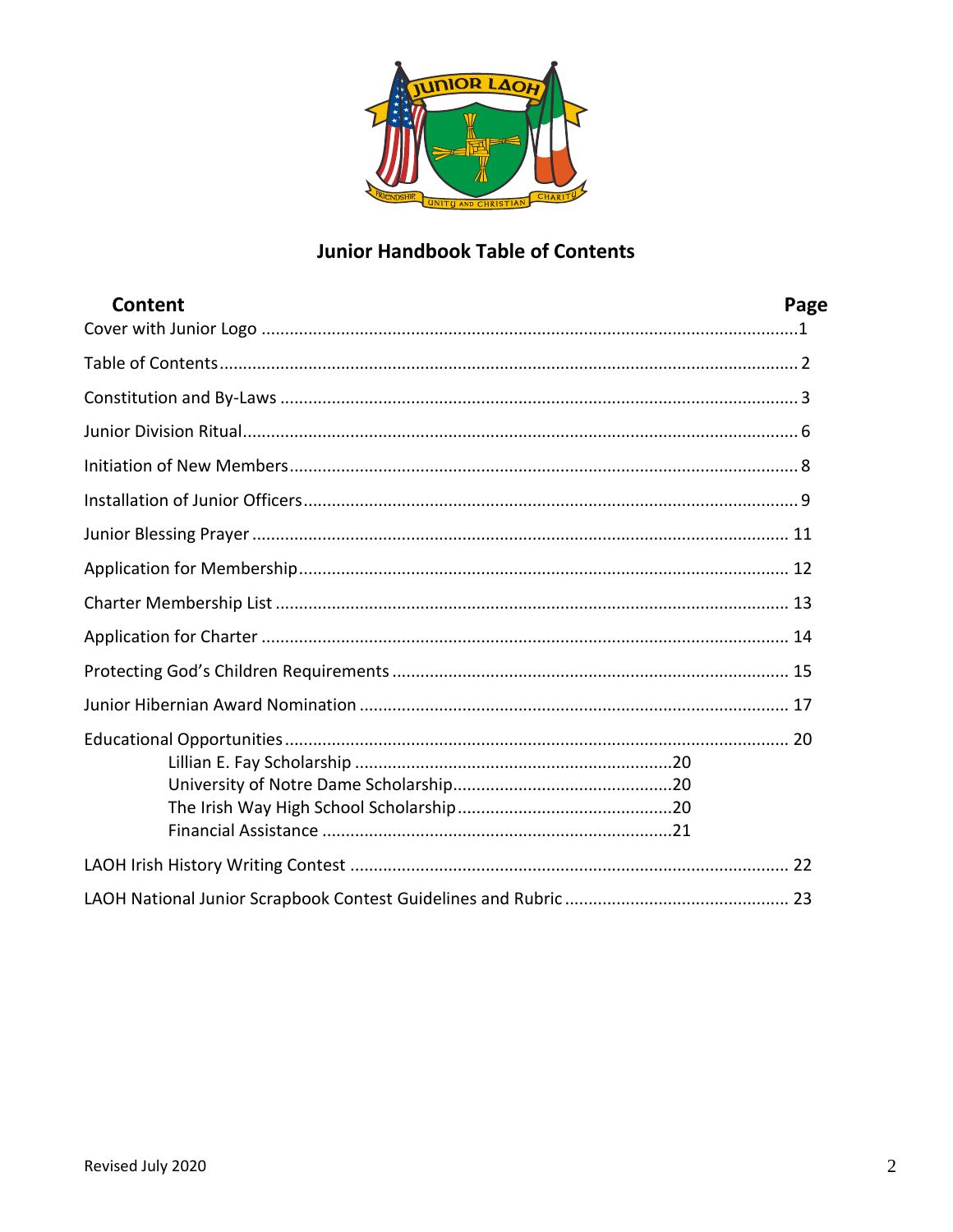

# **THE LADIES ANCIENT ORDER OF HIBERNIANS, INC. JUNIOR DIVISION CONSTITUTION AND BY-LAWS**

**MOTTO:** Friendship, Unity and Christian Charity

#### **PREAMBLE:**

The members of the Junior Divisions to the Ladies Ancient Order of Hibernians, Inc. shall strive to promote a love for Irish History, Literature and Music. All members shall show loyalty and respect for the Roman Catholic faith, the United States of America, families, and each other.

#### **ARTICLE I**

Section 1 – This organization shall be known as the "Junior Division to the Ladies Ancient Order of Hibernians, Inc."

Section 2 – The Juniors shall obey the laws of the Ladies Ancient Order of Hibernians, Inc. and be proud of their heritage and faith.

Section 3 – In order to organize and maintain a junior division, there must be a minimum of 5 members.

#### **ARTICLE II**

Section 1 – Any Roman Catholic girl between the ages of 6 and 18, Irish by birth, descent, or adoption, with the consent of parents or guardian, shall be eligible for membership.

Section 2 – Standard application for membership will be made available through the Ladies Ancient Order of Hibernians, Inc. Candidate shall be accepted for membership with the approval of the LAOH, Inc. Division Vice President or Junior Coordinator.

Section 3 – An initiation fee and/or dues shall be at the discretion of the LAOH, Inc. Division Vice President or Junior Coordinator.

#### **ARTICLE III**

No Division shall be organized without consent of the County Vice President or State Vice President where no County Board exists. After its organization, it shall be under the jurisdiction of the organizing Board's or Division's Vice President or Junior Coordinator.

#### **ARTICLE IV**

Section 1- The officers shall be as follow. All asterisk (\*) offices are mandatory.

| *President                 | *Irish Historian               |
|----------------------------|--------------------------------|
| *Vice President            | Mistress-at-arms               |
| *Recording Secretary       | Sentinel                       |
| *Treasurer                 | Missions & Charities Officer   |
| <b>Financial Secretary</b> | <b>Catholic Action Officer</b> |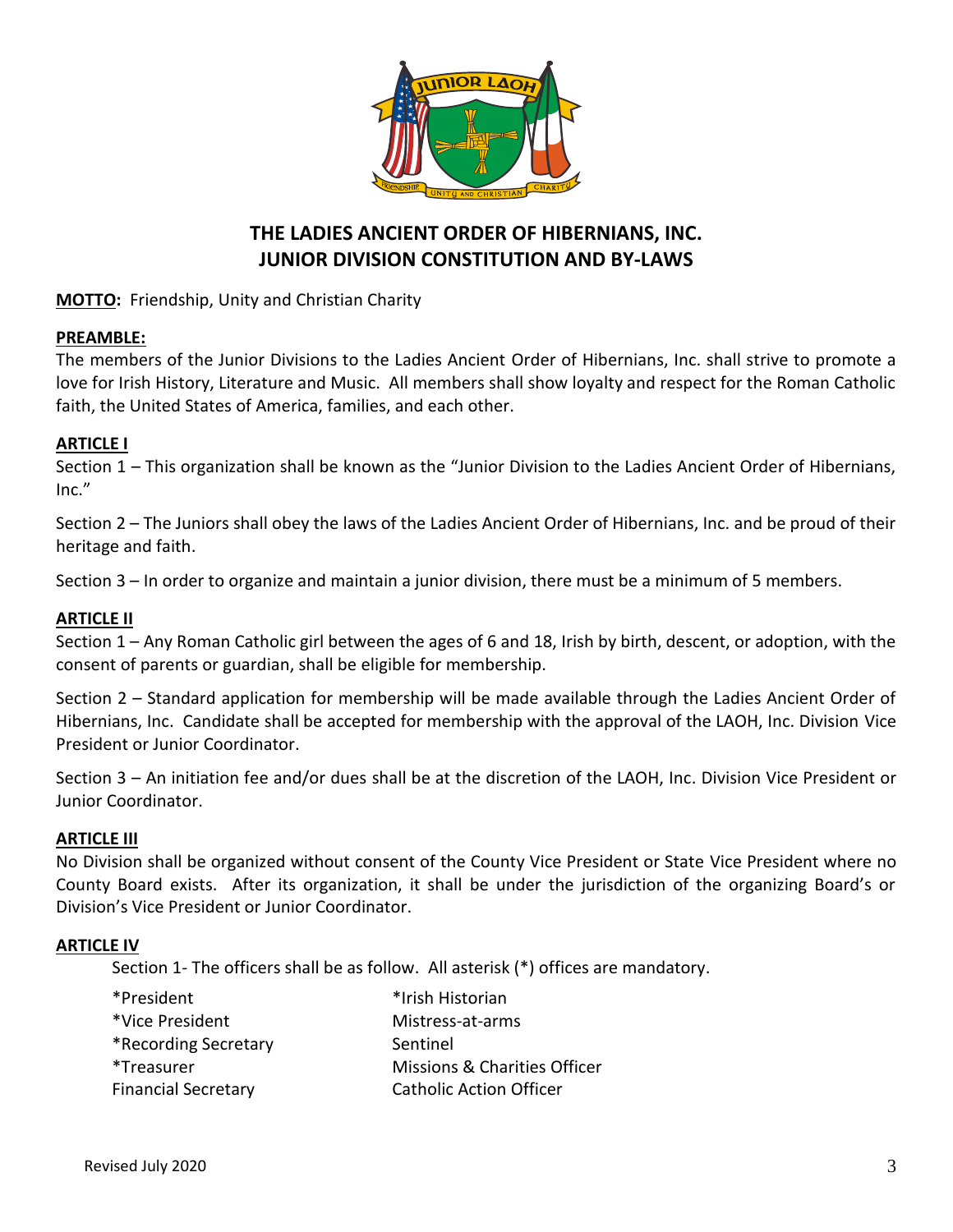

Section 2 – The officers shall attend all meetings of the division. If unable to attend a meeting, they shall contact the coordinator.

Section 3 – All monies and properties of the division shall be returned at the end of the officers' term to the coordinator.

Section 4 – In the election of officers, the Junior Division will be governed by the laws as prescribed for the LAOH, Inc.

### **ARTICLE V**

COORDINATOR – The LAOH, Inc. Vice President or Coordinator shall organize, advise, and facilitate all meetings and activities. She shall maintain all funds of the Junior Division. At the end of her term, all monies and properties shall be turned over to her successor.

PRESIDENT – The President shall preside at all meetings of the Junior Division.

VICE PRESIDENT – The Vice President shall assist the President in doing her duties and run the meeting in the absence of the President.

RECORDING SECRETARY – The Recording Secretary shall keep the minutes of the meeting and take a roll call of all members. In the absence of the President and Vice President, she shall run the meeting.

TREASURER – The Treasurer along with the Coordinator shall keep correct accounts of all monies received and spent.

FINANCIAL SECRETARY- The Financial Secretary shall collect initiation fees and dues, if applicable. She shall turn all monies over to the Treasurer at the close of each meeting.

IRISH HISTORIAN – The Irish Historian shall read a selection of Irish or Irish-American history or some topic related to Irish culture and/ Irish traditions. She shall encourage participation in the National LAOH, Inc. Irish History Writing Contest.

MISSIONS AND CHARITIES OFFICER – The office of Missions & Charities shall collect all Missions and Charities funds and turn the funds over to the Treasurer.

CATHOLIC ACTION OFFICER- The Office of Catholic Action shall encourage participation in LAOH, Inc. Catholic Action activities.

MISTRESS-AT-ARMS – The Mistress-at-arms shall assist the President in preserving order, escort the memberselect to be initiated, and perform such other duties as may be requested.

SENTINEL- The Sentinel shall guard the entrance to the meeting. She shall not allow members to leave the meeting place without the consent of the Coordinator, and under no circumstances shall she admit anyone during the opening or closing of the meeting or initiation of members or reading of the minutes, except members of the clergy.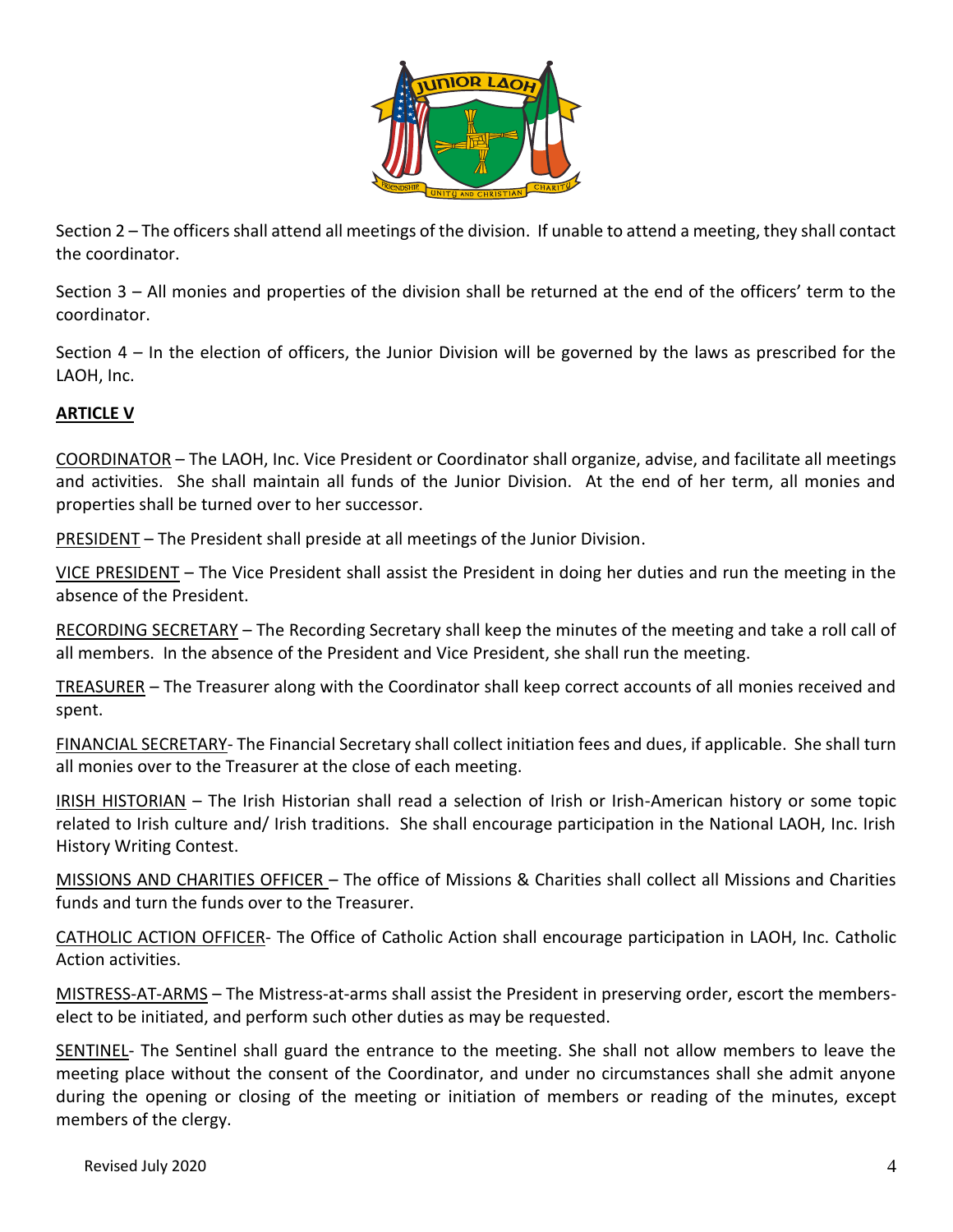

### **ARTICLE VI**

All funds of the Junior Division shall be deposited in a bank account to be maintained by the LAOH, Inc. Division Vice President and/or Coordinator.

#### **ARTICLE VII**

When a member of a Division shall reach between the ages 16 and 18, she may on her own application, be transferred to any Division of the LAOH, Inc.

#### **ARTICLE VIII**

Members shall not discuss the business of the meeting with anyone who is not a member, other than her parents or guardian.

#### **ARTICLE IX**

Section 1 - Upon disbanding of a Junior Division, all funds, and property of the same shall revert to the LAOH, Inc. Division or County or State Board sponsoring said Junior Division.

#### **ARTICLE X**

Section 1 - There shall be NO National per capita tax for Junior Divisions; effective with the 2014 year-end reports.

Section 2 - The updated Annual Junior Membership report, removing the Junior's home address, shall be forwarded by the National Vice President to the Division Vice President / Junior Division Coordinator for completion. The Division Vice President shall forward the completed report to the next highest level of the LAOH, Inc. The State Vice President will forward annual membership report to the National Vice President. The Annual Membership Report shall include a Protecting God's Children Certification Log Sheet which must be signed by the Division President and Vice President.

Section 3 - The Annual Junior Financial Report should be forwarded from the Division Vice President / Junior Division Coordinator to the Division Treasurer to be filed with the divisions year-end Financial Report to the next highest level of the LAOH, Inc. The state treasurer shall forward the Financial Report to the National Treasurer.

#### **ARTICLE XI**

An audit of the Juniors' records shall be conducted annually prior to submitting Annual Reports to the State/County Treasurer by January 30th*.*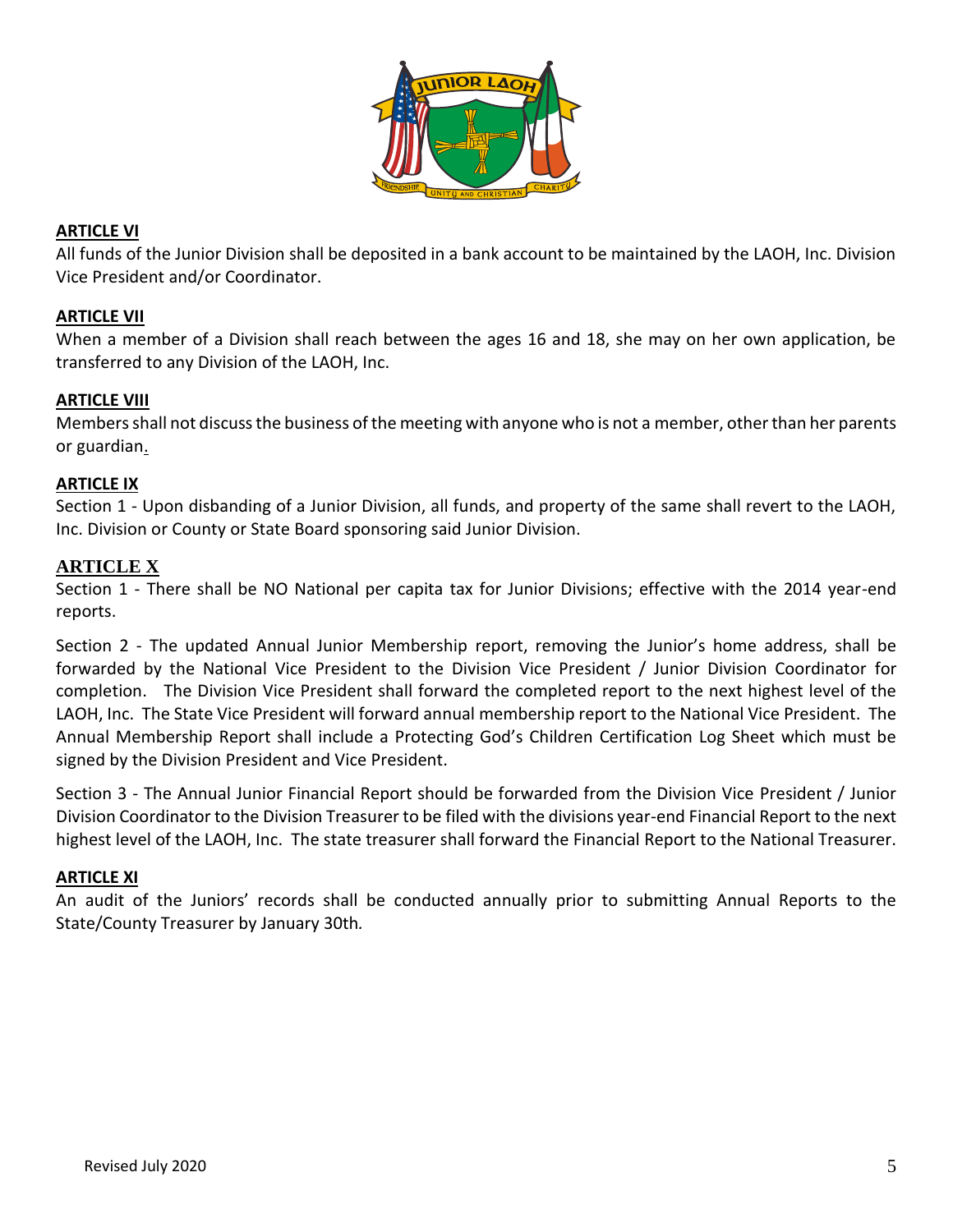

# **LADIES ANCIENT ORDER OF HIBERNIANS, INC. JUNIOR DIVISION RITUAL**

A statue of St. Brigid together with the Irish Flag and a United States of America Flag shall be placed in a position that may be seen by the entire membership.

Election and installation of officers shall be taken up under the heading of New Business. No member shall leave or enter during opening or closing prayer, reading of the minutes, or initiation. Silence must be observed during the meeting.

#### **OPENING**

**President**: Call the meeting to order with one rap of the gavel. "The Division will please come to order. Members, the meeting will begin. The officers will take their places. The Sentinel will close the door and admit no one during prayer, reading of minutes or initiation. The Mistress-at-Arms will escort prospective members out of the room until the time for initiation. Vice President, what is the motto of our organization?"

**Vice President**: "Friendship, Unity and Christian Charity"

**President**: "Irish Historian, what is the purpose of our organization?"

**Irish Historian**: "The members of the Junior Divisions to the Ladies Ancient Order of Hibernians, Inc. shall strive to promote a love for Irish History, Literature, Music, and Irish culture and traditions. All members shall show loyalty and respect for the Roman Catholic faith, the United States of America, families, and each other."

**President**: "We shall now ask God to bless the work of this meeting."

**All**: (Stand)

**President**: "Saint Brigid, Patroness of our Order obtain for us the grace to faithfully perform our duties, so that our work will reflect positively upon ourselves and those around us."

**All**: Say the Our Father. Say the Hail Mary. Say the Glory Be to the Father. Say the Pledge of Allegiance.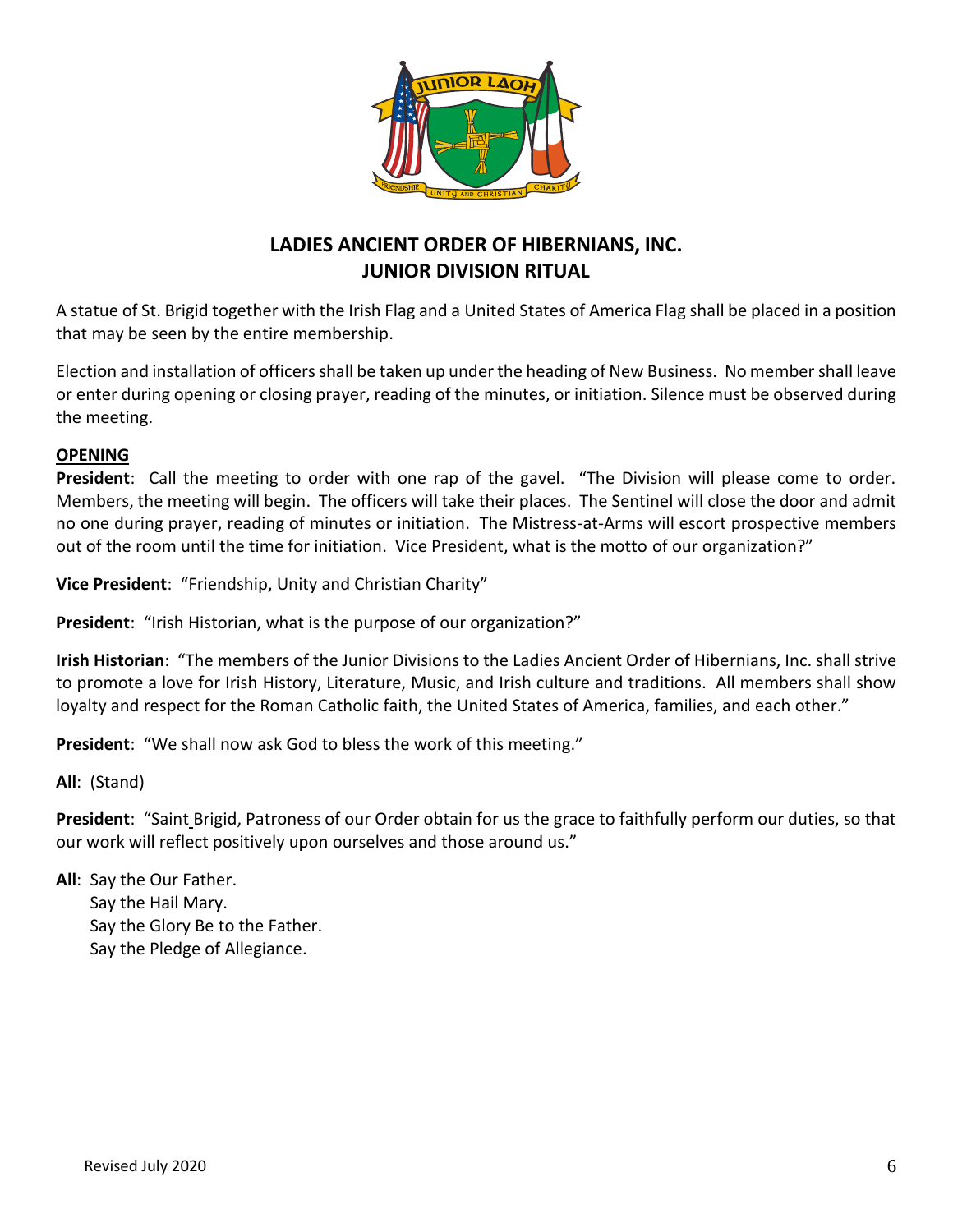

**President**: (Places right hand over her heart, bows her head in greeting to the members saying) "Please be seated"

#### **ORDER OF BUSINESS MEETING**

- 1. Roll call and reading of minutes
- 2. Reading of applications for memberships
- 3. Initiation and welcome to new members
- 4. Reading of communications, bills, and receipts
- 5. Officer Reports
- 6. Reports of committees, sick members, etc.
- 7. Unfinished Business
- 8. New Business, election or installation of officers
- 9. Payment of initiation fees and dues, if applicable
- 10. Reading of Irish or Irish American history or poetry
- 11. Financial Secretary's report on money collected at meeting.

#### **CLOSING**

**President**: "If there is no further business to come before this meeting, we will have the closing prayer. All Stand"

**All**: "Blessed Saint Brigid help us to remember our duty to carry out the Friendship, Unity, and Christian Charity of this organization. Let us always present our heritage, faith and culture positively to all who we come in contact within our day.

**President**: (Give one rap of the gavel) "Members, this meeting stands adjourned until The mass of the gavel) " careful not to talk of the business of our Order with anyone who is not a member, other than your parents or guardian. Members, good afternoon (or good evening.)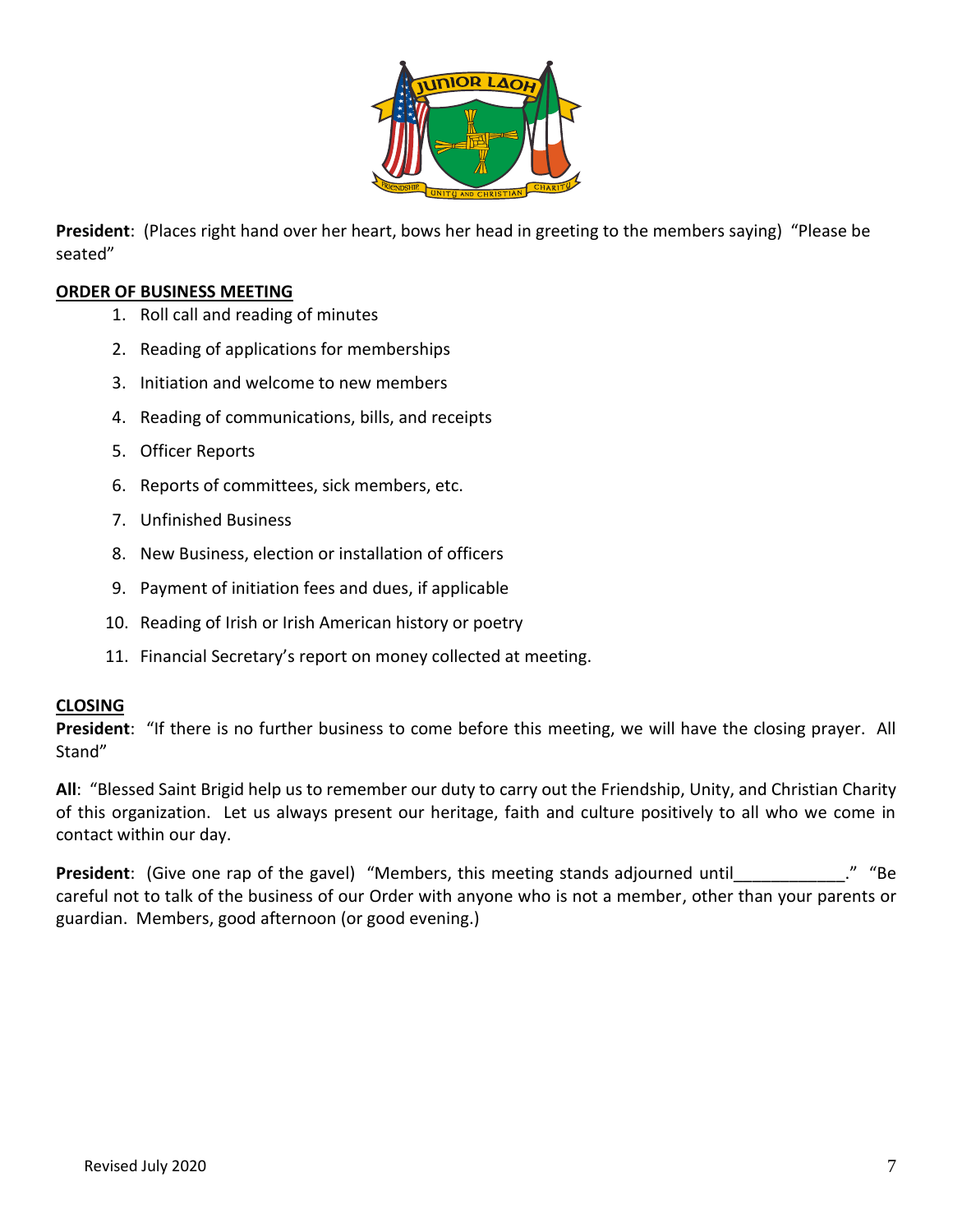

### **INITIATION OF MEMBERS**

### **The Mistress-at Arms will bring the Candidates to the President.**

**President:** "You are about to become members of the Junior Division to the Ladies Ancient Order of Hibernians, Inc., together to unite the children of Irish blood. Let Friendship, Unity and Christian Charity be your motto. I will now give you the obligation which you will repeat aloud after me."

President: "I (state your name) do solemnly promise that I will support the Constitution and By-laws of the Junior Division to the Ladies Ancient Order of Hibernians, Inc., and I will not speak of the business of the Order to anyone, other than my parents or guardian. I will always be respectful and obedient to my officers. I will be faithful and kind to my sister members, and assist them in every way possible. I will not wrong a member or permit one to be wronged if I can prevent it, to all of which I pledge my word of honor."

**President:** "I now declare you members of the Junior Ladies Ancient Order of Hibernians, Inc. Officers and members of Junior Division . The set of the pleasure in introducing to you our new members. Extend to them a kindly greeting. Let us hope they will ever remain faithful to their obligation and be worthy members of this Division.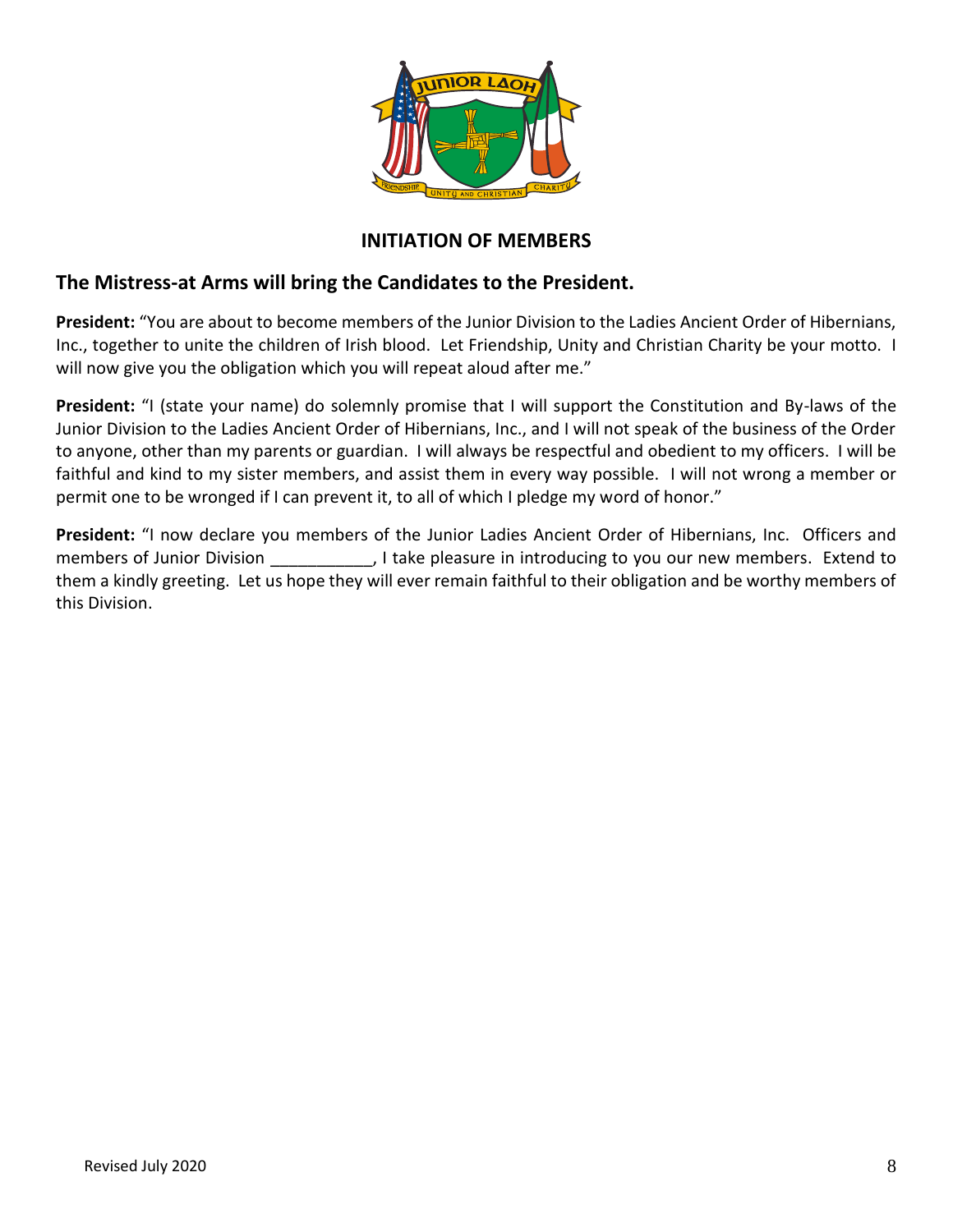

**INSTALLATION OF JUNIOR OFFICERS**

The Vice President or the Junior Coordinator of the sponsoring Division, or someone deputized by her, shall be the Installing Officer. The Installing Officer shall appoint a Marshall and Mistress-at-Arms to assist her.

The Installing Officer shall have at her station a copy of the Junior Constitution and By-Laws and Ceremonial. Officers to be installed should be seated at the rear of the hall.

(If adult members are present:)

**Installing Officer:** "On the occasion of the installation of our Junior Officers, we are happy to notice the presence of adult members. We are sure you appreciate that the Junior Divisions are the future of our Organization. We are especially requesting each adult member of the LAOH, Inc. present, to pledge her most earnest support to the members of our Junior Division(s) during the year, and to assist the Junior Coordinator in every way possible."

**Installing Officer:** "The Marshall and Mistress-at Arms will place the following officers in the form of a cross on the floor as I read their names: President, Vice President, Recording Secretary, Treasurer, Financial Secretary, Irish Historian, Missions & Charities Officer, Catholic Action Officer, Mistress-at Arms, and Sentinel.

**Installing Officer:** "You have been selected as officers of this Junior Division and the training you will receive in performing your duties will fit you for the broader field of the parent organization, which will be made richer by your talents. It is your duty to attend all meetings regularly and promptly, to assist your Junior Coordinator, and to bring happiness and pleasure to all members of your Division."

**Installing Officer:** "Officers, in the figure of the Cross, you stand, faithful children of the true Church of which the Cross is the emblem. As the Cross is the sign of our Faith, I ask you by this Emblem to take the following obligation."

(Three raps of the gravel, all members rise.)

**Installing Officer:** "Officers repeat aloud after me this obligation. I (state your name) do hereby promise to obey my superior officers, and all the laws of the Order. I promise to deliver to my successors, all money and property of the Division, and that I will perform the duties of my office to the best of my ability. I Promise that I will do my best to attend regularly all meetings of our Division. I will assist the Coordinator in every way and do all in my power to make our Division grow and prosper."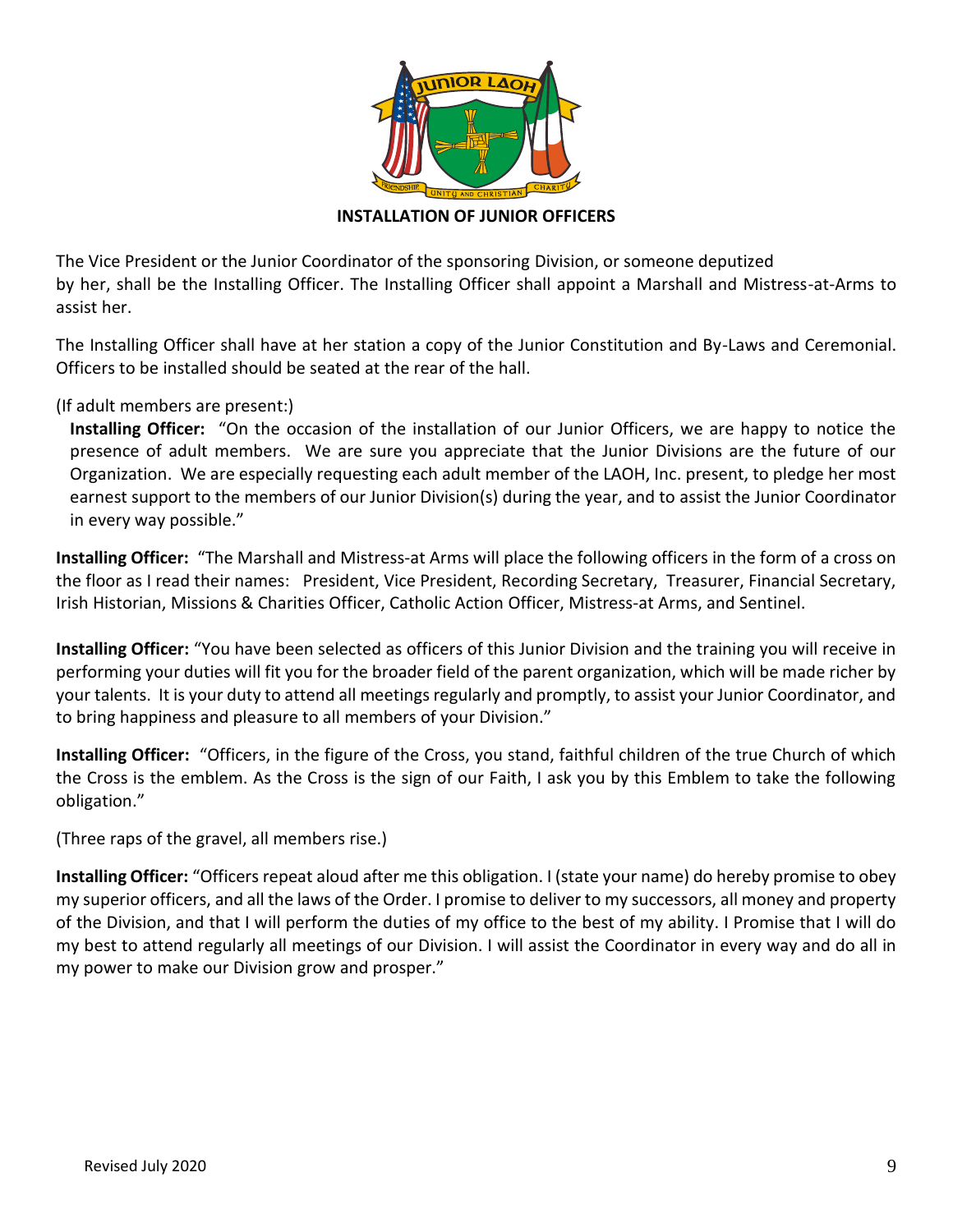

(One rap of the gavel for members to be seated.)

**Installing Officer** will read the duties of the offices. (See Constitution).

**Installing Officer: "**Mistress-at-Arms bring forward the President".

**Installing Officer:** "Worthy President you are the leader, remember, you must set the example by which all your members will be guided. I hand you the gavel of authority, use it with justice and kindness."

**Installing Officer:** "Officers please stand."

**Installing Officer:** "Members, I now take pleasure in declaring all of the officers of Junior Division duly installed. It is your duty to assist your officers in every way during your terms of office. Be loyal and true to one another and you will be a success."

It is noted that the Junior Division shall operate by the rules of the Ladies Ancient Order of Hibernians, Inc. and that the Junior Officers shall fulfill the job duties listed in this handbook.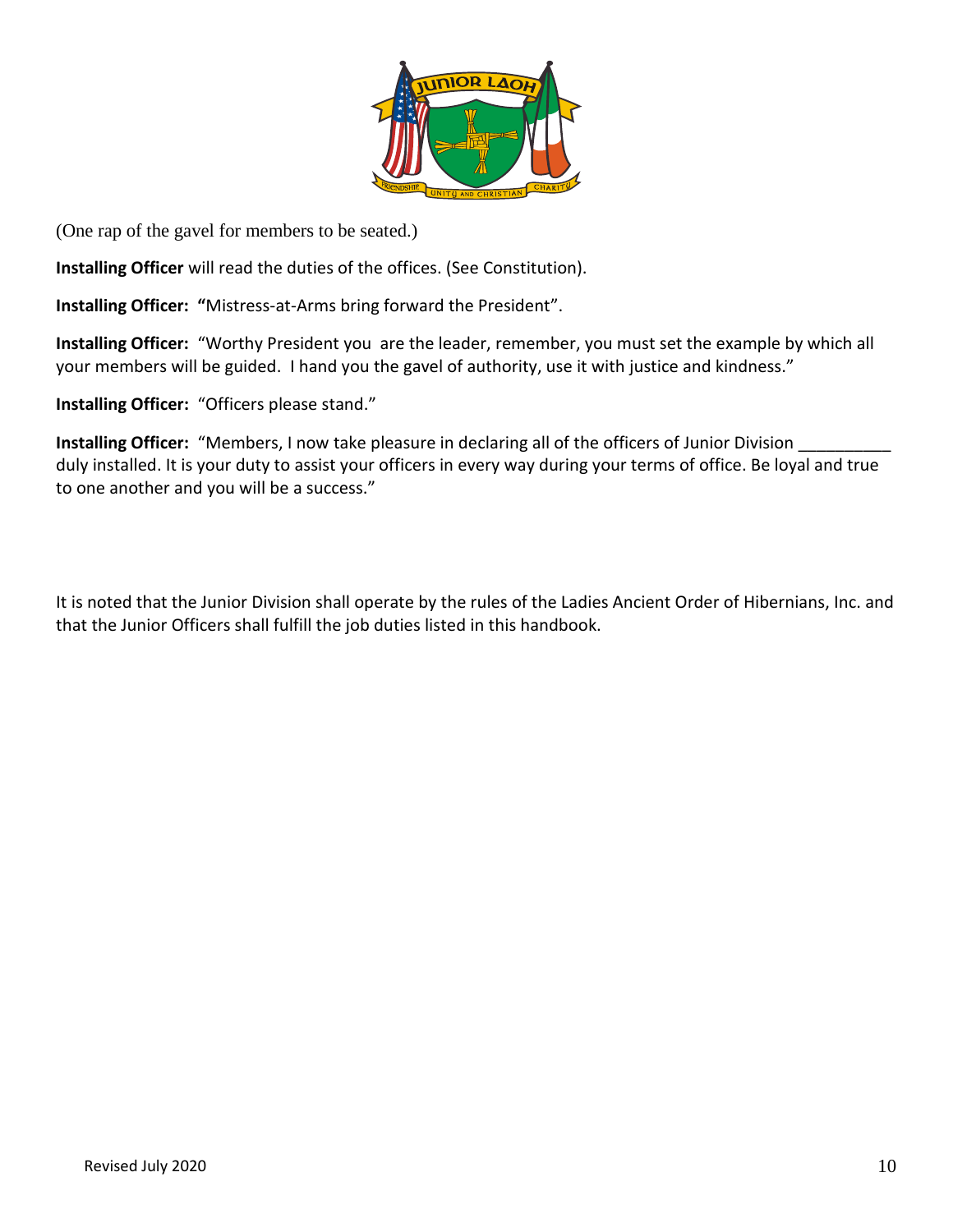

#### **Junior Blessing**

May the children of Ireland here today be an example of the greatness that is on the way.

May they grow in Unity, Friendship, and Love and be blessed with the Spirit of the Lord up above.

May they be blessed with imagination to do many good deeds; these girls are our future, the next generation to lead.

We hope that we do justice as we lead your way, because the LAOH will be yours to take over one day.

The pride that we feel for our Juniors is strong; their fresh new ideas are what we long.

As we grow older and look at the years behind, the new generation of LAOH is what we will find.

A blessing is what we want to give to each of you.

But the blessing is ours to have these Juniors with their Irish smiles so true.

Written by: Adrienne Reiser Simcic President LAOH Division 23 Allegheny County Pennsylvania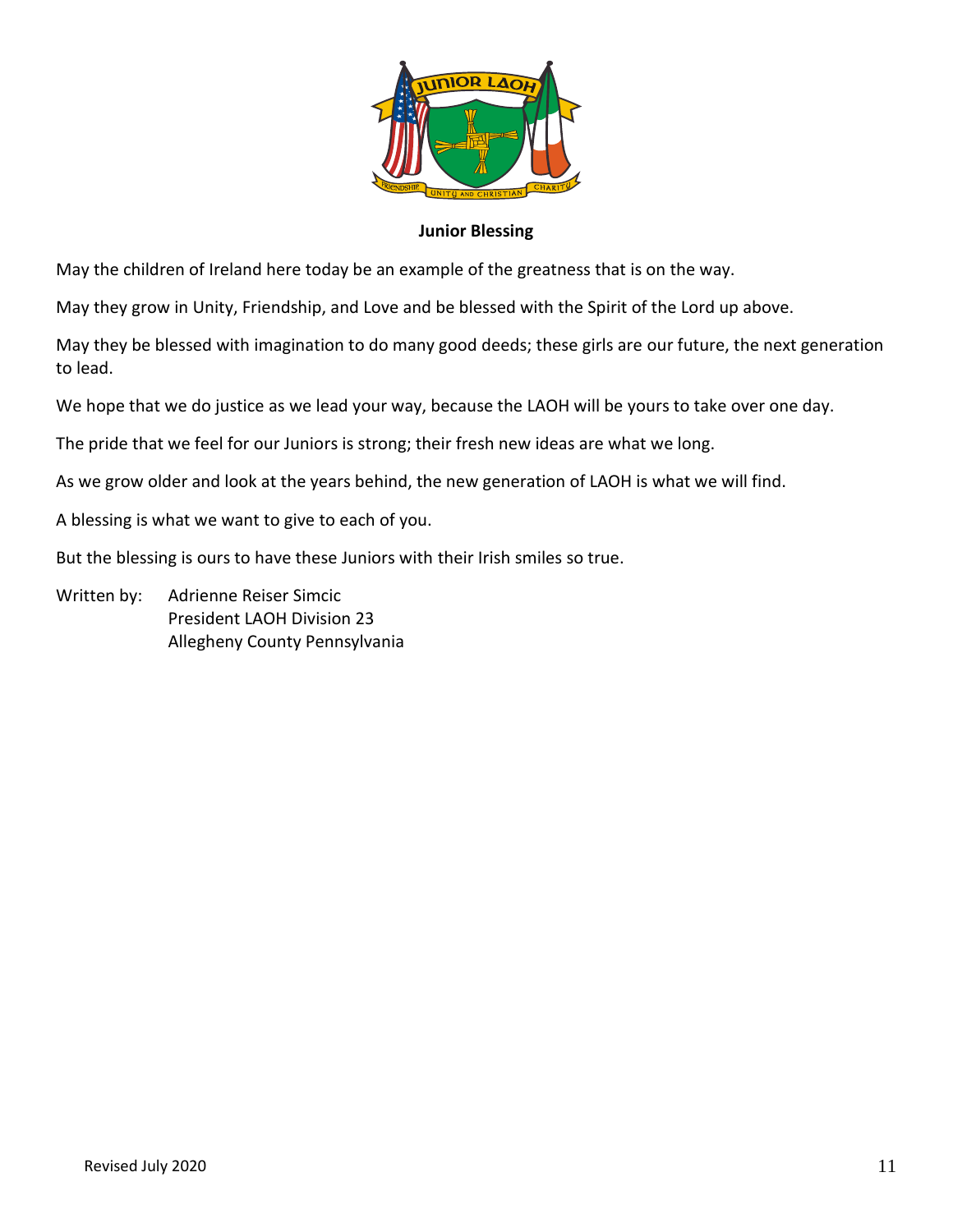

# **Ladies Ancient Order of Hibernians, Inc. Application for Junior Division Membership**

#### **Junior Division \_\_\_\_\_\_\_\_\_\_\_\_\_\_\_\_\_\_\_\_\_\_\_**

The Ladies Ancient Order of Hibernians, Inc. was organized in 1894 as an organization for Irish Catholic women who were striving to maintain their Irish heritage through language, literature, music and song, as well as remaining faithful to the teaching of the Roman Catholic Church. The Junior Division to the LAOH, Inc. was established in 1914 as a vehicle where our young sisters can promote our ideals with youthful enthusiasm and as a preparation for leadership in the future of the LAOH, Inc. Here they will be carefully advised of their heritage and tutored in the value of our customs. To qualify for membership in the Junior LAOH, Inc., a girl must be between the ages of six and eighteen, a practicing Roman Catholic and Irish by birth or descent or adoption.

| Is your Mother a member?________________________                                       |                            |  |  |
|----------------------------------------------------------------------------------------|----------------------------|--|--|
|                                                                                        |                            |  |  |
|                                                                                        |                            |  |  |
|                                                                                        |                            |  |  |
| I promise to abide by the Constitution of the Ladies Ancient Order of Hibernians, Inc. |                            |  |  |
|                                                                                        | Date: ____________________ |  |  |
|                                                                                        | Date:____________________  |  |  |
|                                                                                        |                            |  |  |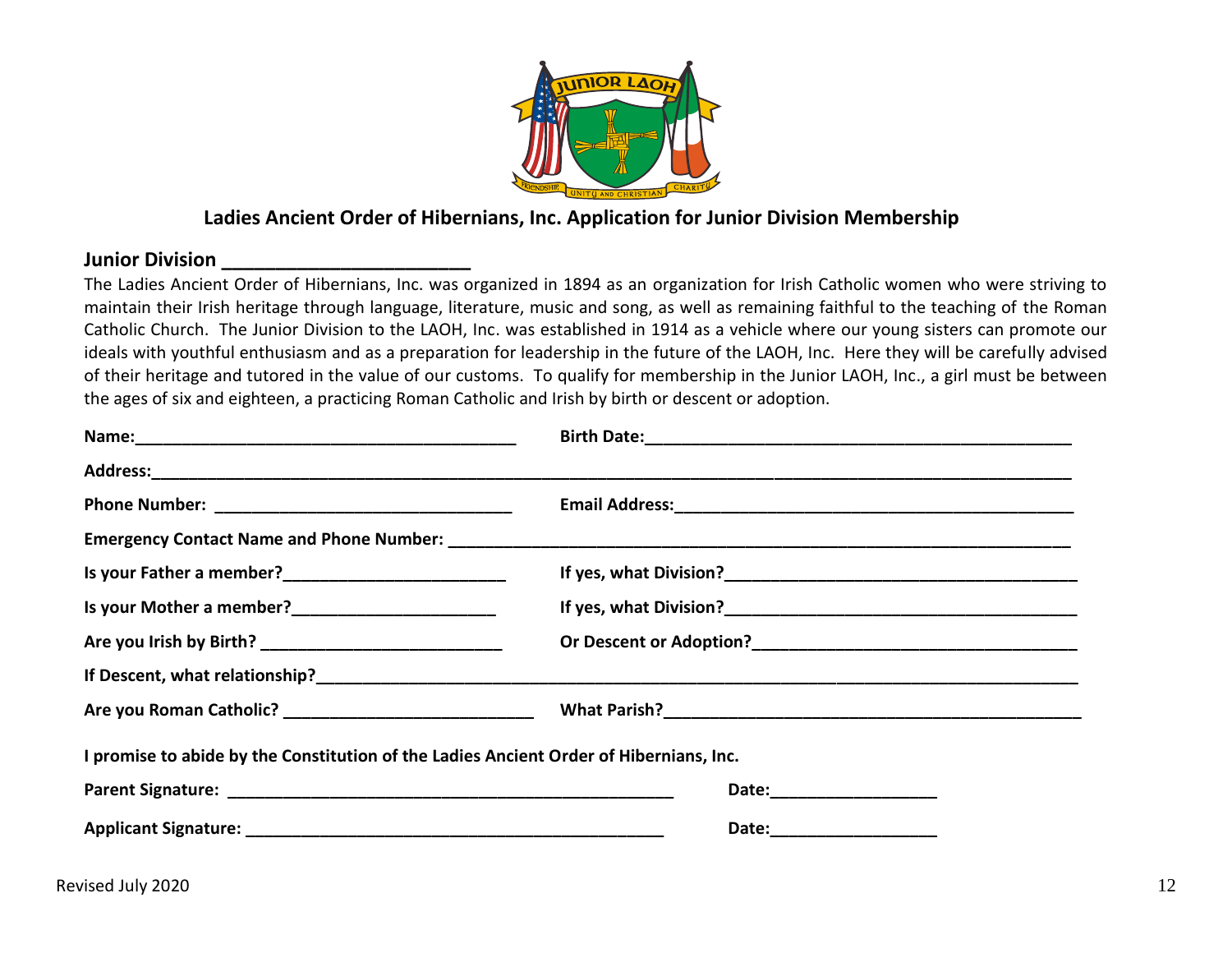

# **Ladies Ancient Order of Hibernians, Inc Junior Division Charter Membership List**

**State of \_\_\_\_\_\_\_\_\_\_\_\_\_\_\_\_\_\_\_ Division Name and Number \_\_\_\_\_\_\_\_\_\_\_\_\_\_\_\_\_\_\_\_\_\_\_\_\_\_\_\_\_\_\_\_\_**

| <b>Name</b> | <b>Parent/Guardian Name</b> | Age |  |  |
|-------------|-----------------------------|-----|--|--|
|             |                             |     |  |  |
|             |                             |     |  |  |
|             |                             |     |  |  |
|             |                             |     |  |  |
|             |                             |     |  |  |
|             |                             |     |  |  |
|             |                             |     |  |  |
|             |                             |     |  |  |
|             |                             |     |  |  |
|             |                             |     |  |  |
|             |                             |     |  |  |
|             |                             |     |  |  |
|             |                             |     |  |  |
|             |                             |     |  |  |
|             |                             |     |  |  |
|             |                             |     |  |  |
|             |                             |     |  |  |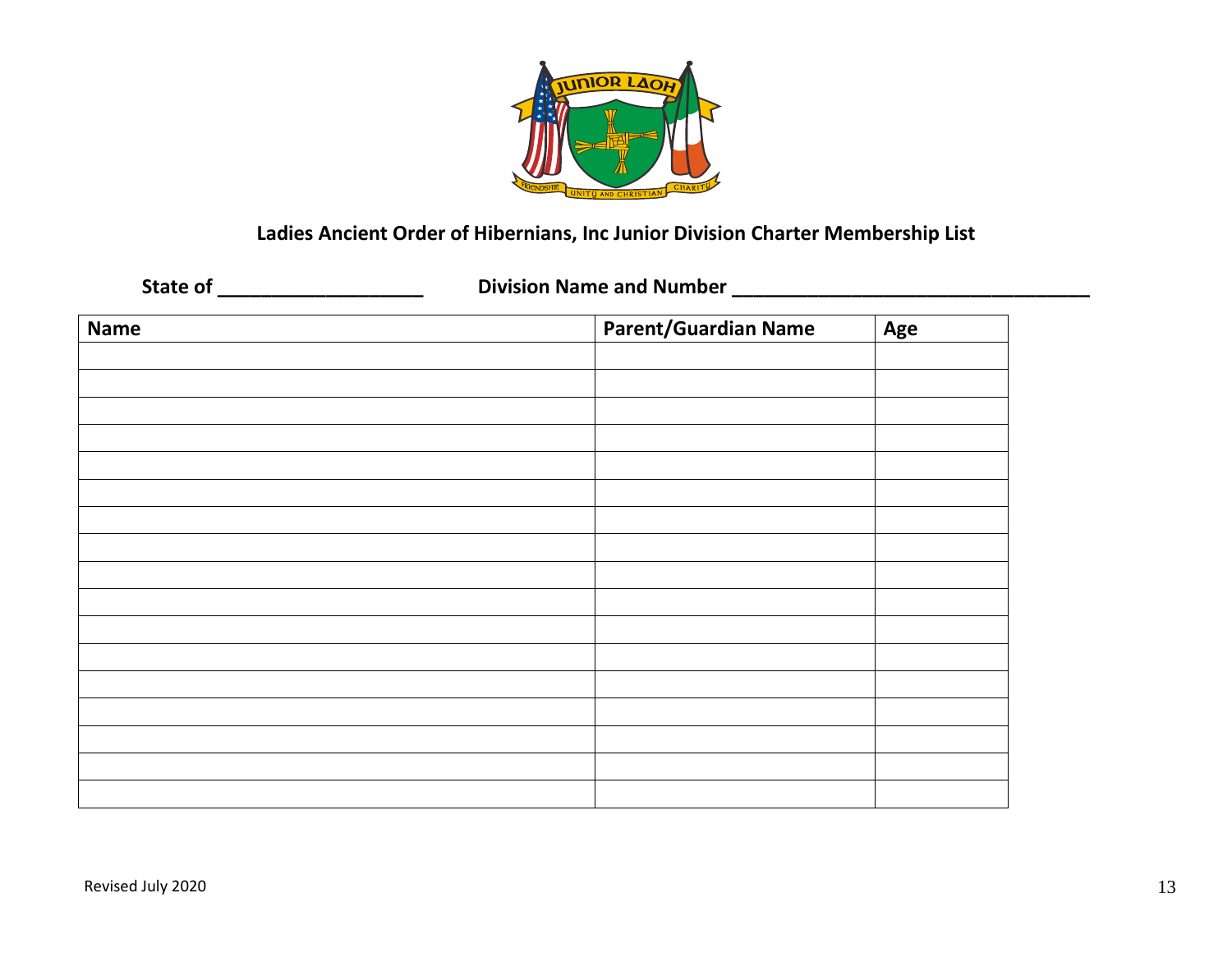

# Ladies Ancient Order of Hibernians, Inc. Junior Division - Application for Charter

| Please print or type all information |  |  |  |
|--------------------------------------|--|--|--|
|                                      |  |  |  |
|                                      |  |  |  |
|                                      |  |  |  |
|                                      |  |  |  |
|                                      |  |  |  |
|                                      |  |  |  |
|                                      |  |  |  |
|                                      |  |  |  |
|                                      |  |  |  |
|                                      |  |  |  |
| <b>Junior Officers:</b>              |  |  |  |
|                                      |  |  |  |
|                                      |  |  |  |
|                                      |  |  |  |
|                                      |  |  |  |
|                                      |  |  |  |
|                                      |  |  |  |
|                                      |  |  |  |
|                                      |  |  |  |
|                                      |  |  |  |
|                                      |  |  |  |
|                                      |  |  |  |
|                                      |  |  |  |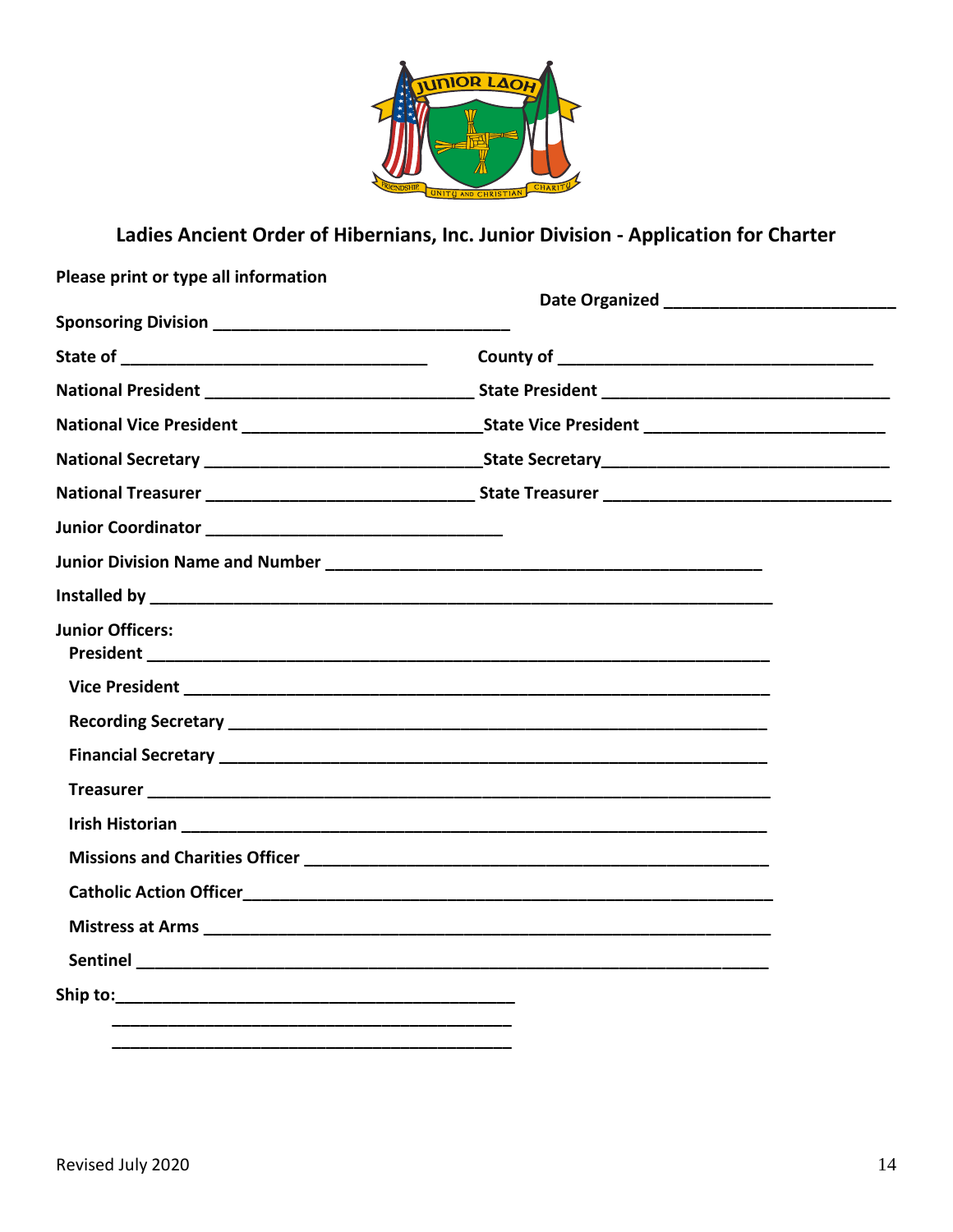

# **LAOH JUNIORS and PROTECTING GOD'S CHILDREN**

Vice Presidents having responsibility for Junior Divisions may enlist the assistance of adult members of the Ladies Ancient Order of Hibernians, Inc. to act as Junior Coordinators. The Junior Coordinators shall be required to follow all the rules and regulations that govern Vice Presidents. And under no circumstance shall any Vice President of the Ladies Ancient Order of Hibernians, Inc. abdicate her authority or responsibility for overseeing her Junior Division. The Vice President shall organize, advise and facilitate all meetings and activities of the Junior Division.

# **Protecting God's Children**

The Members of the Ladies Ancient Order of Hibernians, Inc. actively seek to protect our Junior Members, as well as all children with whom we may come into contact.

In an effort to promote the protection of children, the Ladies Ancient Order of Hibernian, Inc. will require all members who work with children, in any capacity, to complete a training program specifically designed to address issues of protecting children and recognizing symptoms of child abuse. Completion of the program will be required prior to any members or parents being permitted to work with children.

This mandate for training will include all Vice Presidents and Junior Coordinators who have any Junior Divisions under their control, as well as any "Junior Parents," or others, who volunteer to work with the children. And this training shall apply to anyone nominated, elected, inducted or appointed Vice President or Junior Coordinator, or who volunteers in any capacity, on or after January 1, 2014.

All of the members of the Ladies Ancient Order of Hibernians, Inc. are encouraged to participate and complete your local program for the protection of children, as soon as possible, irrespective of the required deadline specified above.

In order to coordinate this National program, the Ladies Ancient Order of Hibernians, Inc. has sought the assistance of the United States Conference of Catholic Bishops (USCCB). Under a program approved and implemented by the USCCB, every Diocese in the United States is required to provide a program for its parishioner-volunteers. The programs seek to educate the adults that work with children within every Diocese. The programs are designed to assist the adults that work with children to create a safe atmosphere where children can work and play, and to recognize the signs if a child has been a victim of abuse.

As all Members of the Ladies Ancient Order of Hibernians, Inc. are members of individual Roman Catholic Dioceses around the country, each of our Members working or volunteering with children has the ability to meet the Order's requirement for training, by attending a local, Diocesan program. After completion of these approved Diocesan programs, the Member will receive a certificate indicating that she completed the approved program. A copy of the certificate of completion must be presented to the current President on the respective level, prior to the nomination, election, induction or appointment as Vice President, or the start of any Member's volunteer work with children, whichever is earlier.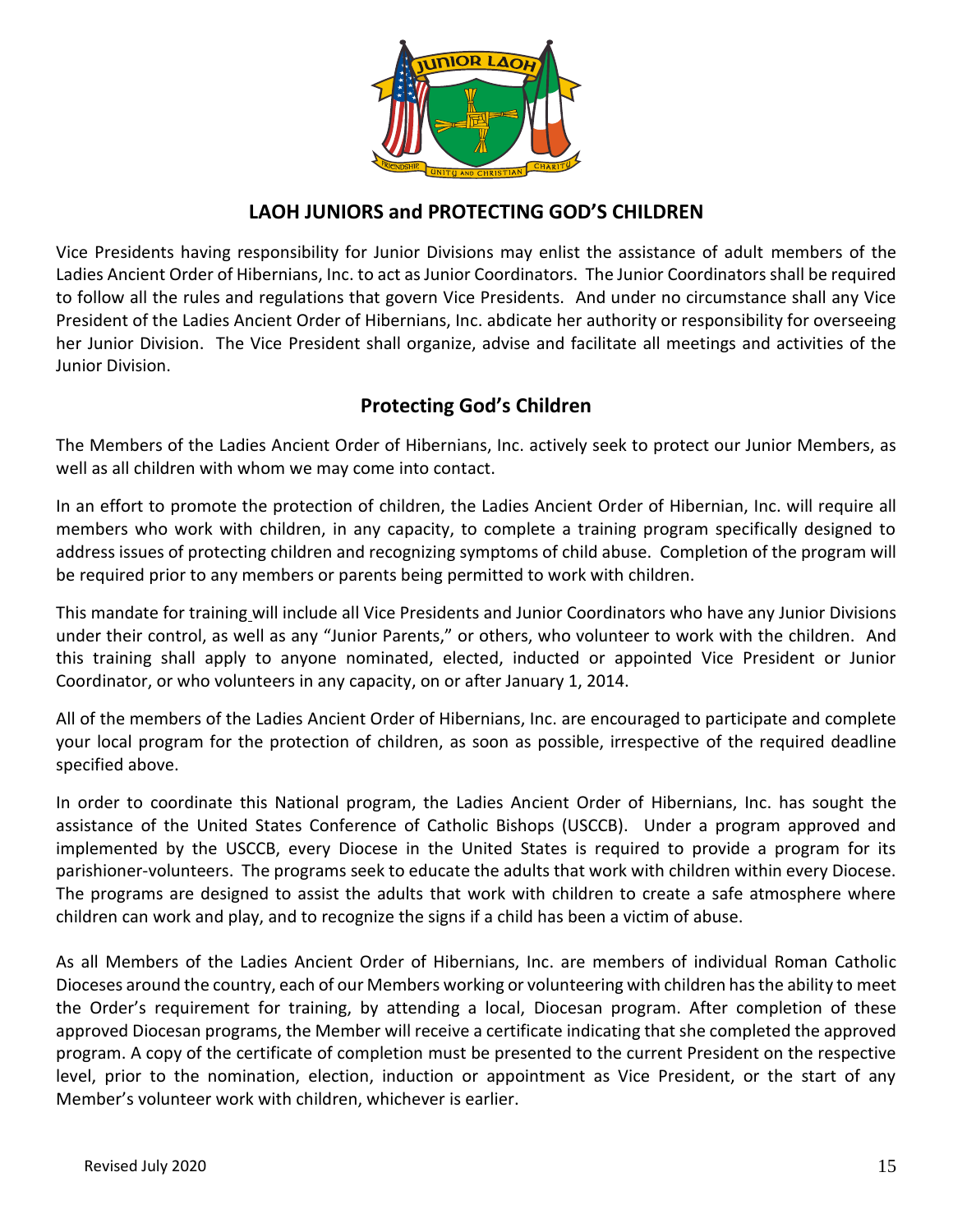

Any cost associated with an individual Hibernian Member's participation in one of these Diocesan Programs, shall be the sole responsibility of the individual member. Divisions, County and State Boards may determine that they will absorb any costs associated with the program, provided all members interested in partaking in the programs are given the same opportunity for reimbursement.

No Member of the LAOH, Inc. shall be subject to any criminal background check initiated by any Member of the Order. If any particular Diocesan Program requires a criminal background check, the Member shall fully cooperate in order to receive her Certificate of Completion. Under no circumstances shall any Member of the Order be required to provide information regarding their criminal background to any Member of the Order.

To protect our children on the internet, no Member of the Order shall permit any private information (including last names) or photographs with the last names of Junior Members to be published, posted or e-mailed to anyone, including our own Members and/or newsletters, etc.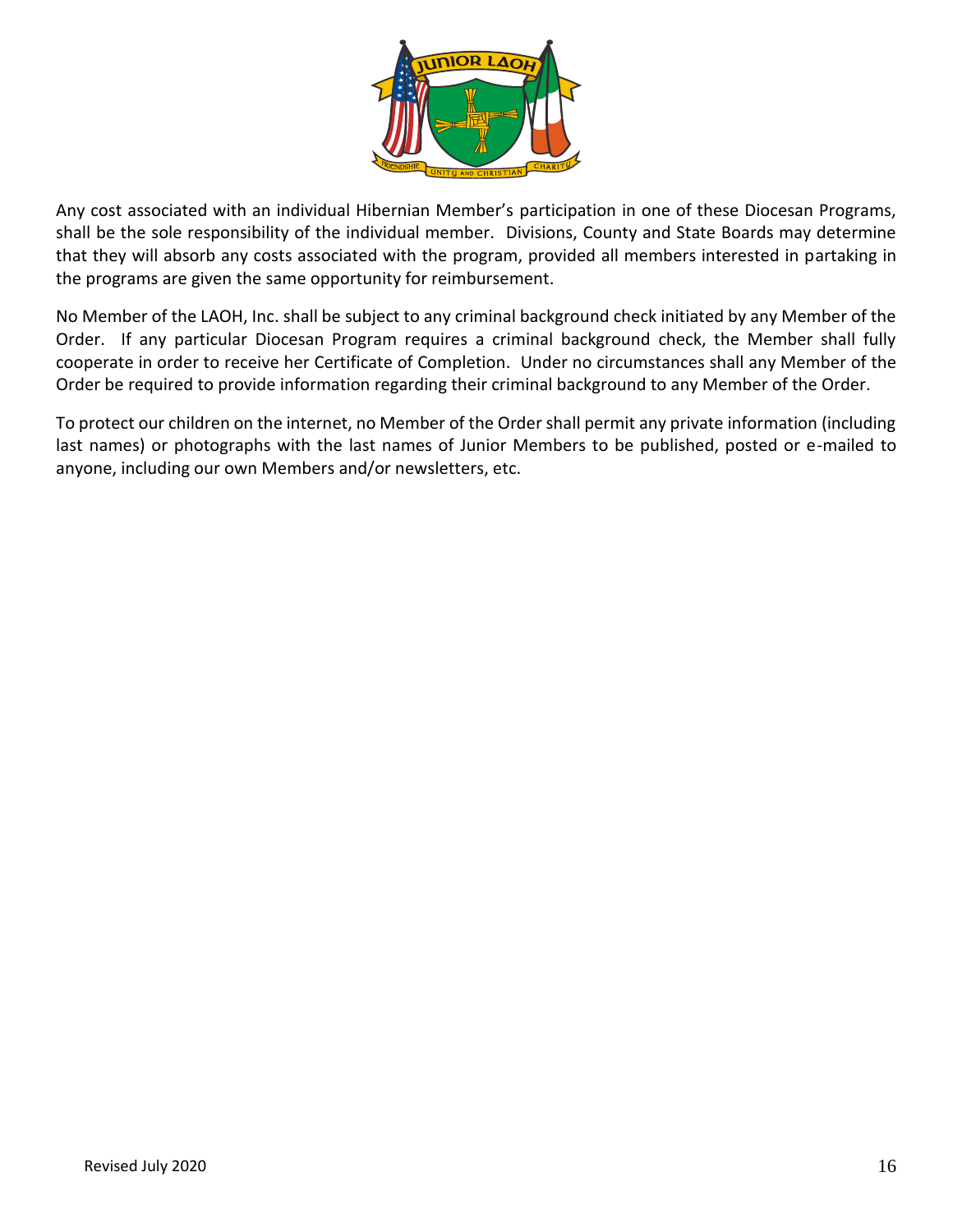

# **Vote for Your LAOH Candidate for Junior Hibernian of the Year**

## **Selection Process**

Each member of the Junior Division may nominate a candidate for Junior Hibernian of the Year. Please use the enclosed ballot to indicate your choice and list the reasons for your selection.

All ballots must be returned to the National Vice President thirty (30) days prior to the National Convention.

The National Vice President will choose three (3) impartial judges. The winner will be announced at the National Convention.

# **Qualifications**

- ❖ Membership in a Junior Division
- ❖ Leadership ability
- ❖ Participating in all phases of Junior activities
- ❖ Good manners, congeniality, wholesomeness

### **Award**

- ❖ One Hundred Dollars to Junior Hibernian of the Year
- ❖ Fifty Dollars to the Division of the Junior Hibernian of the Year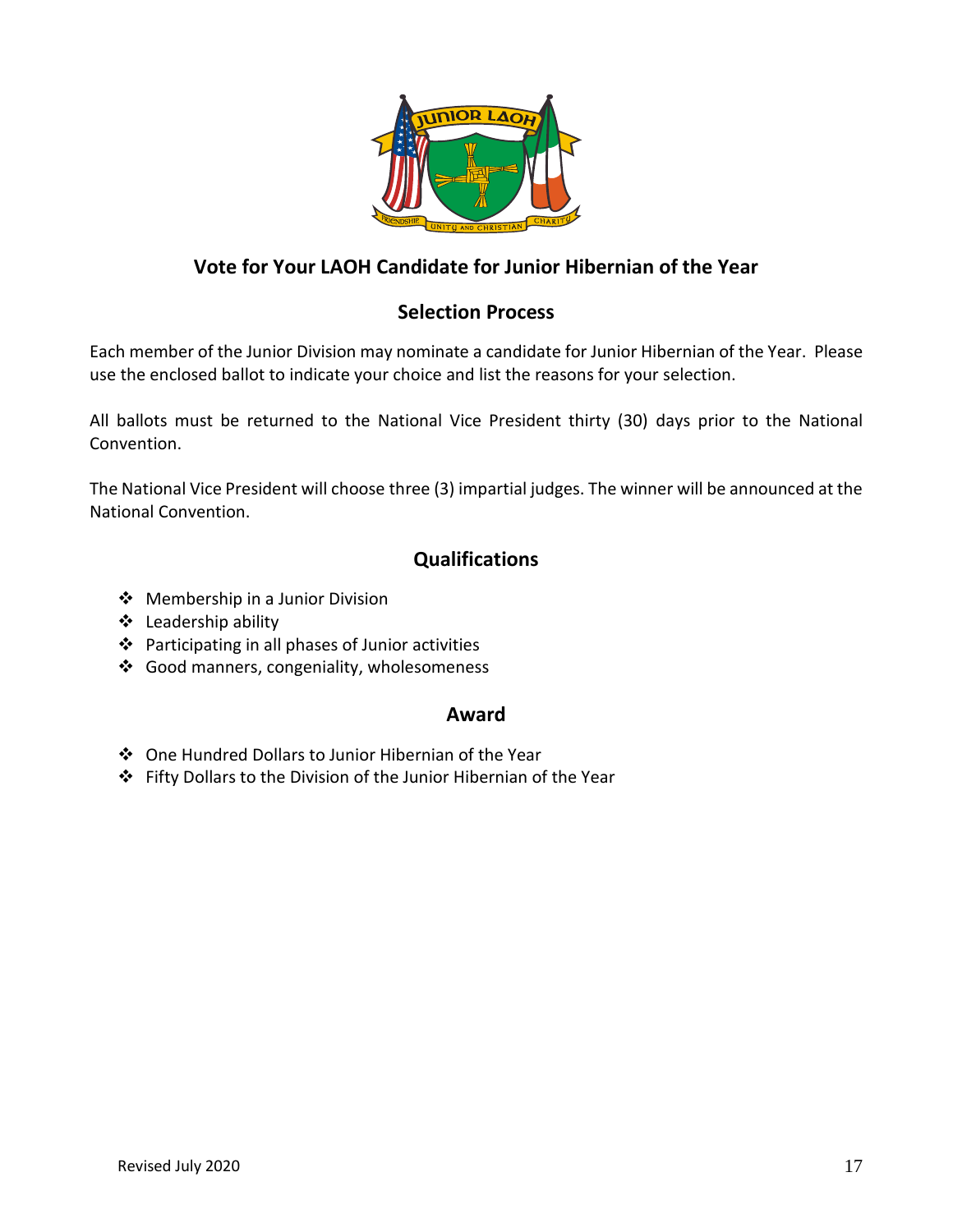

#### **Junior Hibernian of the Year Official Ballot to be used by Junior Girls**

State \_\_\_\_\_\_\_\_\_\_\_\_\_\_\_\_\_\_\_\_\_\_\_

I wish to vote for \_\_\_\_\_\_\_\_\_\_\_\_\_\_\_\_\_\_\_\_\_\_\_\_\_\_\_\_\_\_\_\_\_\_\_\_\_\_\_ as the Junior Hibernian of the Year.

I think she is the best Junior in the Country, and is an excellent representative of our Organization because:

Please return to the National Vice President by thirty (30) days prior to the National Convention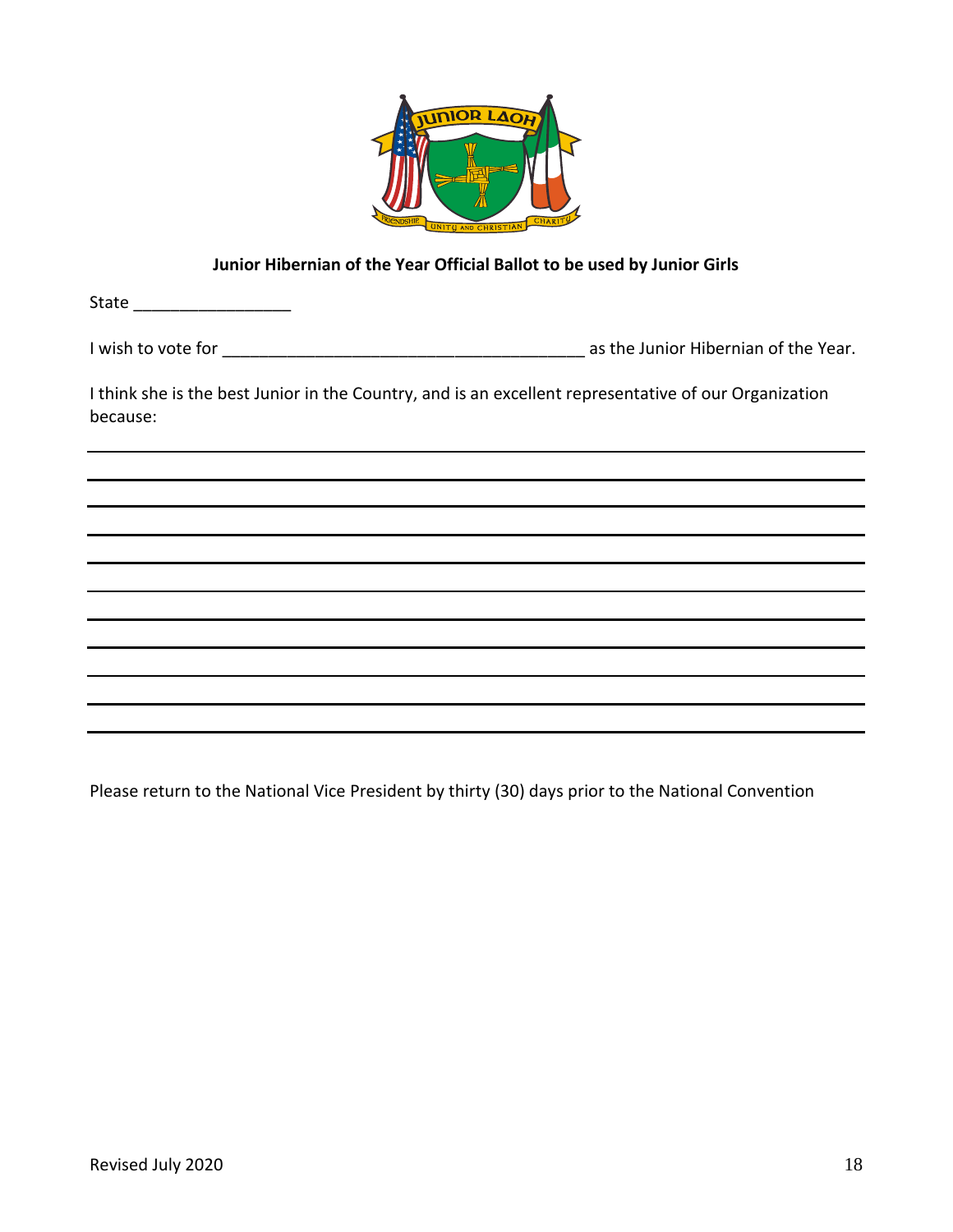

# Junior Hibernian Nomination<br>20 - to 20

|                                                                                  | $20$ ________ to $20$ ________ |                             |                      |     |
|----------------------------------------------------------------------------------|--------------------------------|-----------------------------|----------------------|-----|
|                                                                                  |                                |                             |                      |     |
|                                                                                  |                                |                             |                      |     |
|                                                                                  |                                |                             |                      |     |
|                                                                                  |                                |                             |                      |     |
|                                                                                  |                                |                             | Grade ______________ |     |
|                                                                                  |                                |                             |                      |     |
|                                                                                  |                                |                             |                      |     |
|                                                                                  |                                |                             |                      |     |
| ,我们也不会有什么。""我们的人,我们也不会有什么?""我们的人,我们也不会有什么?""我们的人,我们也不会有什么?""我们的人,我们也不会有什么?""我们的人 |                                |                             |                      |     |
|                                                                                  |                                |                             |                      |     |
|                                                                                  |                                |                             |                      |     |
| ,我们也不能在这里的时候,我们也不能会在这里,我们也不能会不能会不能会不能会不能会不能会不能会。""我们的人们,我们也不能会不能会不能会不能会不能会不能会不能会 |                                |                             |                      |     |
|                                                                                  |                                |                             |                      |     |
|                                                                                  |                                |                             |                      |     |
|                                                                                  |                                |                             |                      |     |
|                                                                                  |                                |                             |                      |     |
|                                                                                  |                                |                             |                      |     |
|                                                                                  |                                |                             |                      |     |
|                                                                                  |                                |                             | $_$ Date $_$         |     |
| <b>Street Number</b>                                                             | <b>Street Name</b>             | City                        | State                | Zip |
| Phone ______                                                                     |                                | <b>Email Exercise Email</b> |                      |     |
| <b>Number</b><br><b>Area Code</b>                                                |                                |                             |                      |     |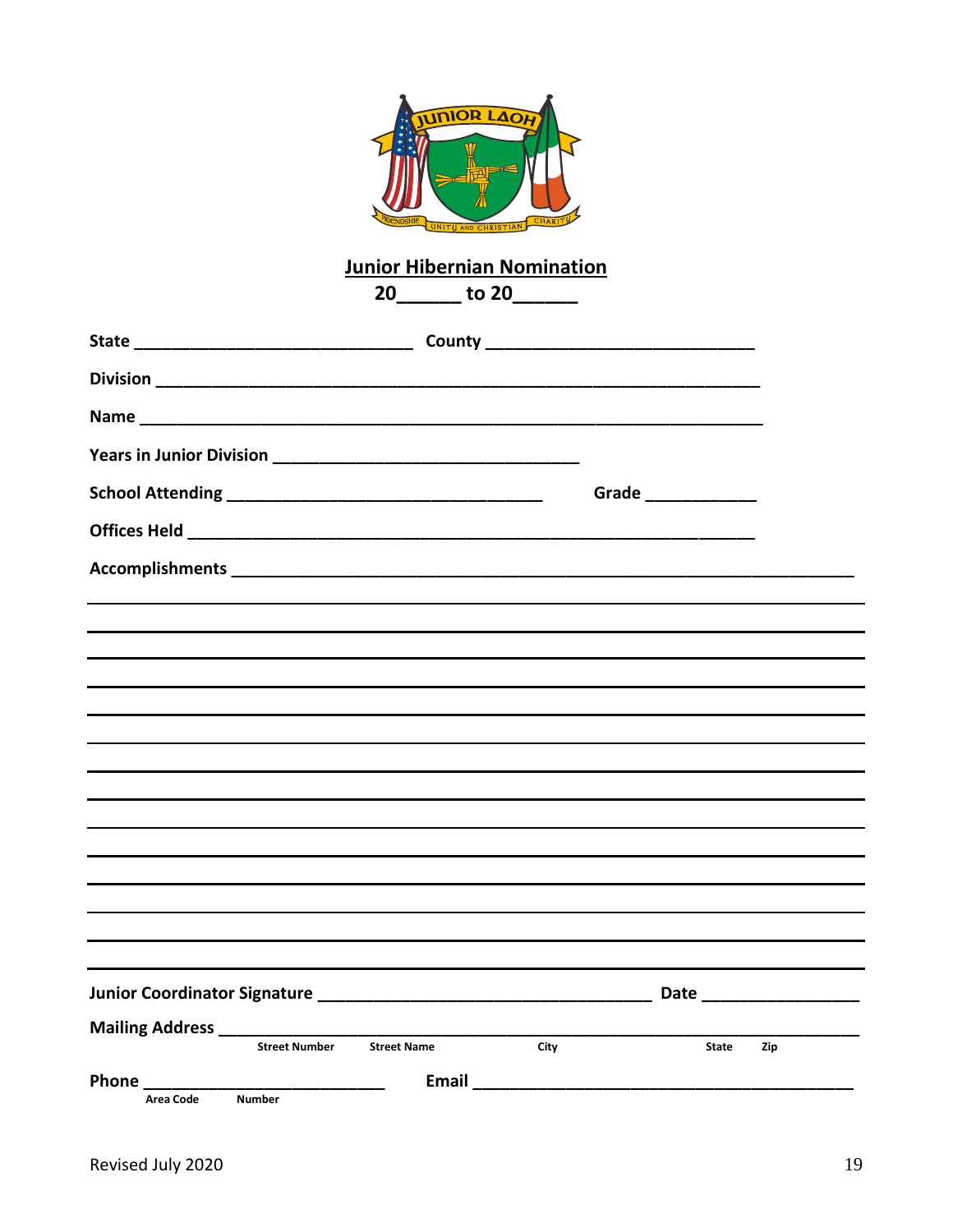

# **Educational Opportunities for Children of AOH and LAOH, Inc. Members**

# **Lillian E. Fay Scholarship**

The LAOH, Inc. and Trinity Washington University have signed an agreement to continue the Lillian E. Fay Scholarship with the approved stipulations agreed upon at our National Convention in Connecticut in 2002. President Eleonore Grimley, Vice President Mary T. Leathem, Legal Counsel Patricia Doyle, and Past National President Mary B. Dolan met on January 22, 2003 with Trinity College President Patricia McGuire and Anne Pauley, Vice President of Institutional Advancement.

The stipulations are as follows:

- 1. A member of the LAOH, Inc. who attends the College as a full-time student.
- 2. A member of the LAOH, Inc. who attends the College as a part-time undergraduate student
- 3. A member of the LAOH, Inc. who attends the College as graduate student.
- 4. The daughter of an LAOH, Inc. member. She may attend either full-time or part-time.
- 5. The granddaughter of an LAOH, Inc. member. She may attend either full-time or part-time.
- 6. A practicing Catholic of Irish Decent within 4 generations.
- 7. A practicing Catholic immigrant to the USA.
- 8. A practicing Catholic child of an immigrant to the USA.
- 9. A practicing Catholic descendent of any immigrant to the USA.

All LAOH, Inc. members involved in the process must be in good standing within the Order. The Scholarship will be awarded each year and Trinity College will be the sole arbitrator.

### **University of Notre Dame Scholarship**

The AOH and LAOH, Inc. also sponsor a scholarship fund at the University of Notre Dame. Members of the AOH or LAOH, Inc or the children of AOH or LAOH, Inc members are eligible to apply for a scholarship award from the Hibernian Scholarship Fund. Application is made directly to the financial aid office at the University. More information regarding this grant can be obtained from the Notre Dame Financial Aid Office.

# **The Irish Way High School Scholarship Program**

The Irish Way Program is a 25-day cultural academic program offered to American and Canadian high school students. The Program consists of a wide variety of classes, workshops, and tours based in three locations throughout Ireland. The goal of the Irish Way Program is to introduce North American students to the essential characteristics and qualities of Irish life. By being immersed in Ireland's history and culture, young adults are able to better understand and appreciate a country whose people have played a significant role in the history of western civilization. Students live with an Irish family during their participation in the Irish Way Program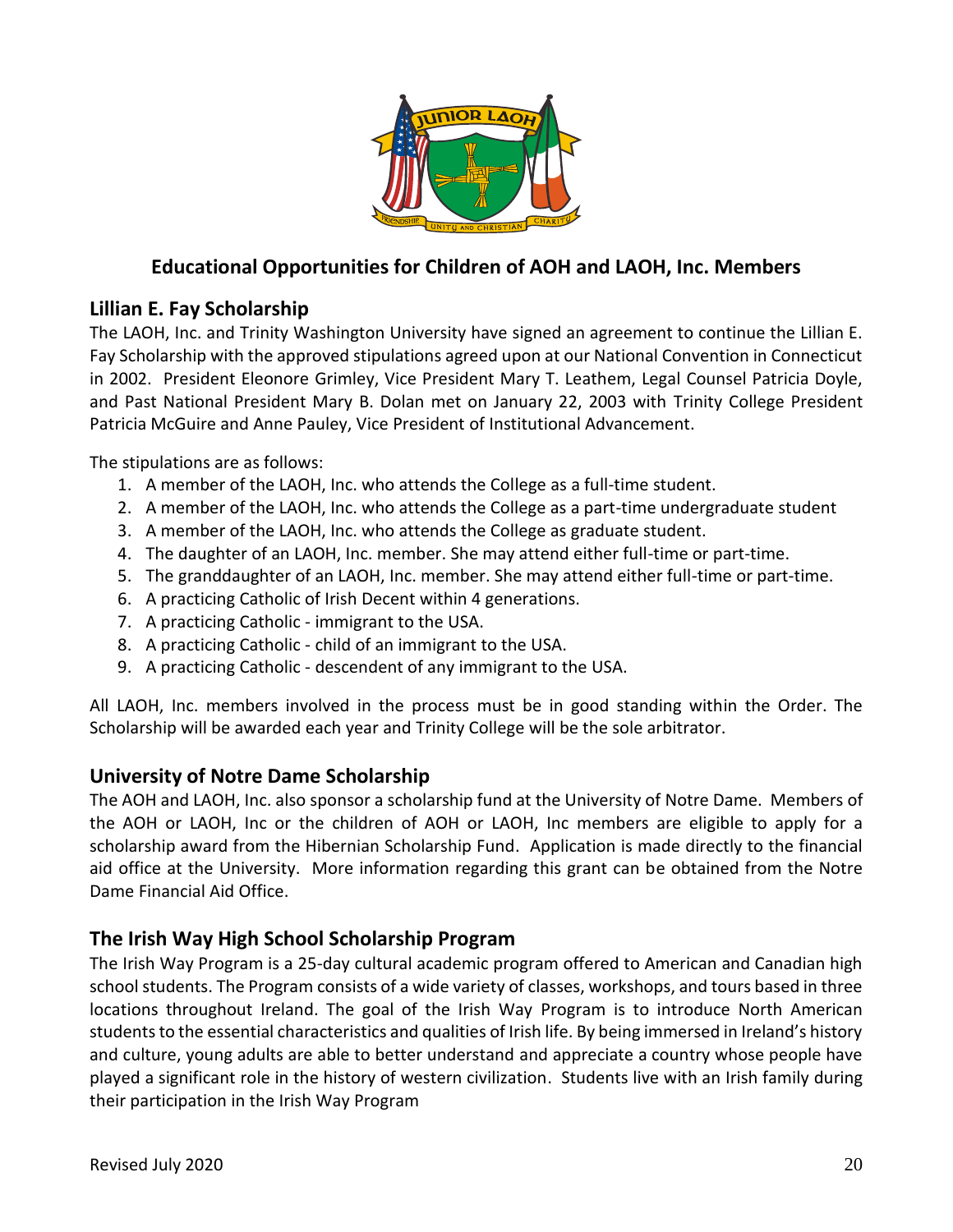

The Irish Way Program provides a unique cultural experience for teenagers. It is a nationally recognized summer study abroad program that has educated over 3000 high school students since its inception in 1975.

The AOH and LAOH National Boards offer two (2) \$500 Scholarships for this program. One of these scholarships is for the children and grandchildren of an AOH member, and the other scholarship is available for the children and grandchildren of a LAOH member. Anyone who would like an application or further information about this program should contact the Irish American Cultural Institute, 1 Lackawanna Place, Morristown, NJ 07960. The Irish Way telephone number is: 973 605 1991. More information on this program is also available at [www.irishway.org](http://www.irishway.org/) or www.AOH.com

**Financial Assistance***:* Scholarships, loans and grants are available for study abroad at accredited programs. For information on these financial opportunities, please visit the websites for Education in Ireland, US Government Aid, and the Direct Loan Program. These sites offer a host of information regarding financial assistance and grants that can be used to supplement our scholarships and help make an education in Ireland more affordable.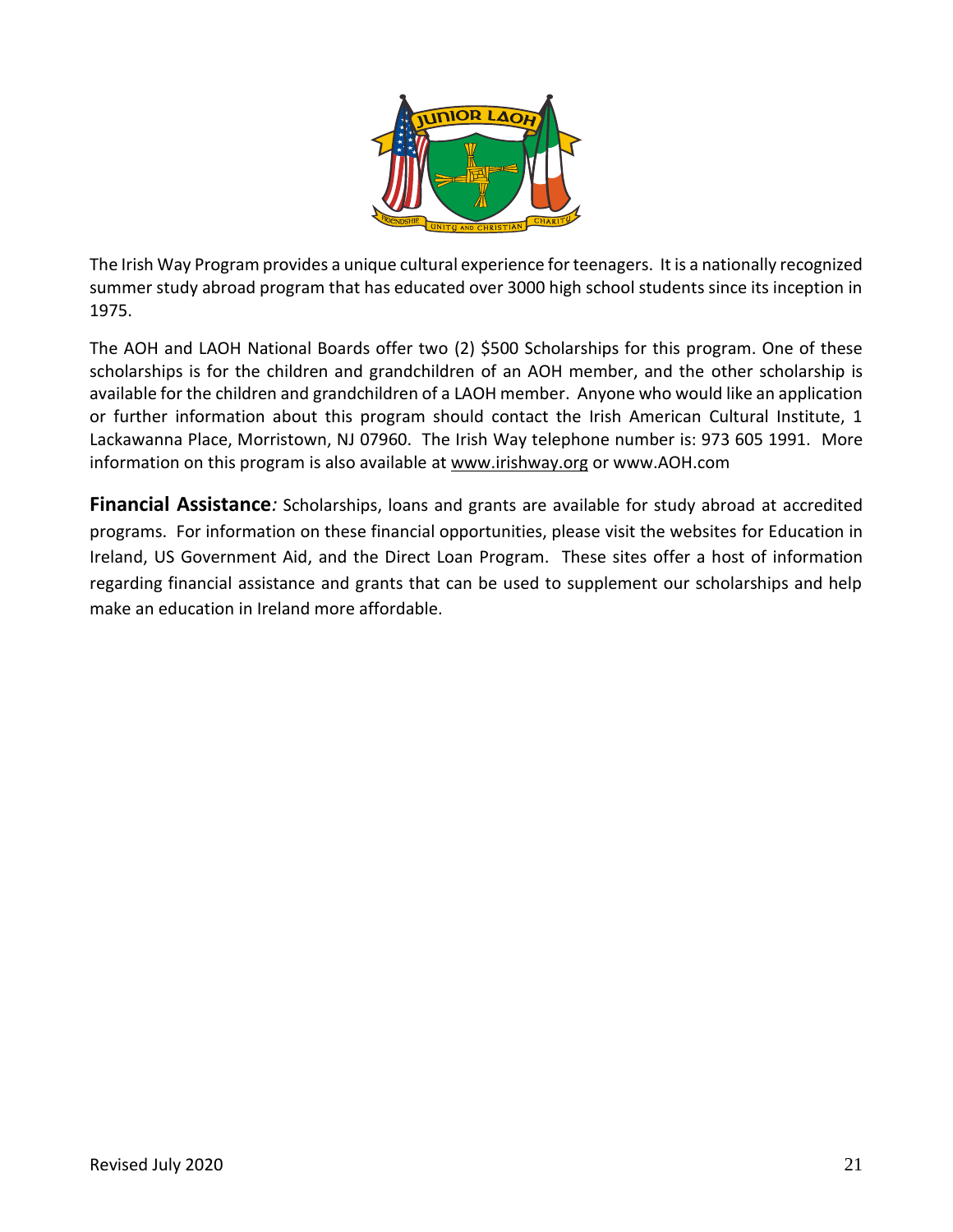

## **IRISH HISTORY WRITING CONTEST**

The purpose of the annual contest is to promote Irish History. It is held in every state that has an established LAOH, Inc. Division. There are two levels, Elementary and High School. The topics are chosen at each National Convention for the following two years.

The National prizes are as follows:

|                          | High School-Grades 9 through 12 | Elementary School-Grades 6 through 8 |
|--------------------------|---------------------------------|--------------------------------------|
| <b>First Place</b>       | \$1000                          | \$500                                |
| Second Place             | \$500                           | \$250                                |
| Third Place              | \$250                           | \$125                                |
| <b>Honorable Mention</b> | \$100                           | \$50                                 |
| <b>Honorable Mention</b> | \$100                           | \$50                                 |

The contest rules and topics are sent from the National Historian each contest year to the State Historian, who then forwards to all County Board Historians and Division Historians.

Judging criteria includes

- ❖ Comprehension (1-30 points)
- ❖ Organization, which includes adherence to length and format rules (1-20 points)
- ❖ Conclusion (1-15 points)
- ❖ Creativity (1-20 points)
- ❖ Writing (1-15 points)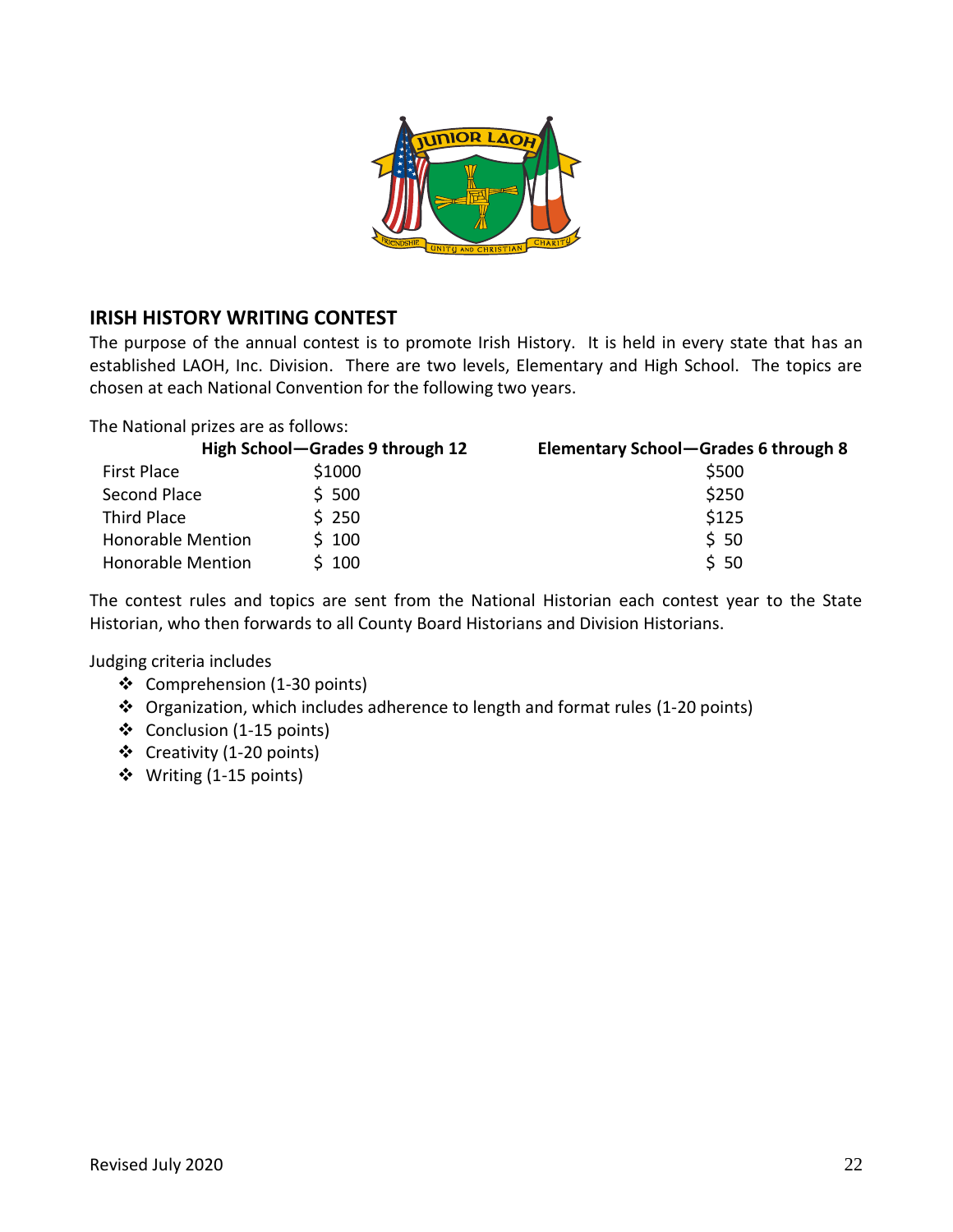

# **Junior Scrapbook Contest Guidelines**

- 1. Size Specification:
	- a. Not to exceed size of 12 x 14.
- 2. General Appearance:
	- a. Cover design and artwork throughout the book are encouraged
	- b. Entry items should be labeled clearly and neatly
- 3. Arrangement of Materials
	- a. Table of contents is to be listed on the first page.
	- b. Religious activities
		- i. Any activities surrounding the Feasts of St. Brigid or St. Patrick
		- ii. Any activities sponsored by the Ladies Ancient Order of Hibernians, Inc.
		- iii. Ecumenical involvement within the community
	- c. Catholic Action
		- i. Group participation at any level in the Ladies Ancient Order of Hibernians, Inc.
		- ii. Donations of time, money, material, or talent to churches, hospitals, civic organizations, scholarship fund, etc.
	- d. Missions and Charities
		- i. Participate in the LAOH, Inc. sponsored programs
	- e. Promotion of Irish History
		- i. Irish History Writing Contest participation
		- ii. Other events promotion Irish history and culture
	- f. Community involvement
		- i. Involvement in walkathons, blood drives, babysitting, etc.
	- g. Social activities
		- i. Involvement in dances, bowling, movie nights, skating, sledding. etc.
	- h. Any correspondence sent to the National Vice President.

The Scrapbook must be presented to the Junior Scrapbook Committee at the National Convention for judging.